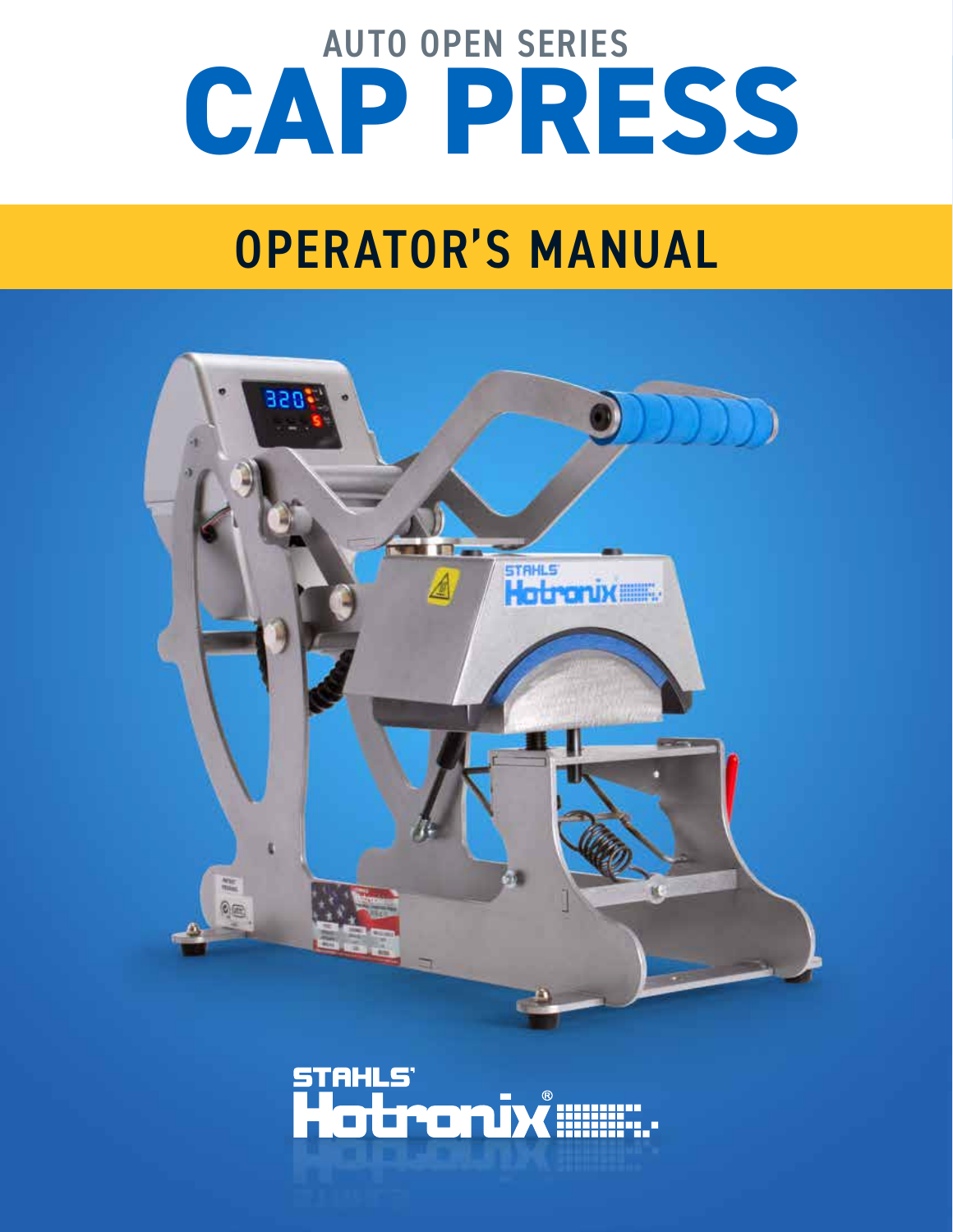## **HOTRONIX® CAP PRESS** Safety Instructions

#### **When using your heat press, basic precautions should always be followed, including the following:**

- 1. Read all instructions.
- 2. Use heat press only for its intended use.
- 3. To reduce the risk of electric shock, do not immerse the heat press in water or other liquids.
- 4. Never pull cord to disconnect from outlet, instead grasp plug and pull to disconnect.
- 5. Do not allow cord to touch hot surfaces, allow heat press to cool completely before storing.
- 6. Do not operate heat press with a damaged cord or if the equipment has been dropped or damaged. To reduce the risk of electric shock, do not disassemble or attempt to repair the heat press. Take it to a qualified service person for examination and repair. Incorrect assembly or repair could increase the risk of fire, electric shock, or injury to persons when the equipment is used. Power supply cord must be disconnected before cleaning or servicing press.
- 7. This appliance is not intended for use by persons (including children) with reduced physical, sensory or mental capabilities, or lack of experience and knowledge, unless they have been given supervision or instruction concerning use of the appliance by a person responsible for their safety.
- 8. Close supervision is necessary for any heat press being used by or near children. Do not leave equipment unattended while connected.
- 9. To avoid burns, do not touch hot metal parts or the heated platen during use.
- 10. To reduce the likelihood of circuit overload, do not operate other high voltage equipment on the same circuit.
- 11. If an extension cord is necessary, then a 20-amperage rated cord should be used. Cords rated for less amperage may overheat. Care should be taken to arrange the cord so that it cannot be pulled or tripped over.
- 12. Keep hands clear of the upper heat press platen during lock down as the pressure may cause injury.
- 13. Heat press should be placed on a sturdy, suitable stand at least 36"L x 24"W x 29"H.
- 14. Work area must be kept clean, tidy and free of obstructions.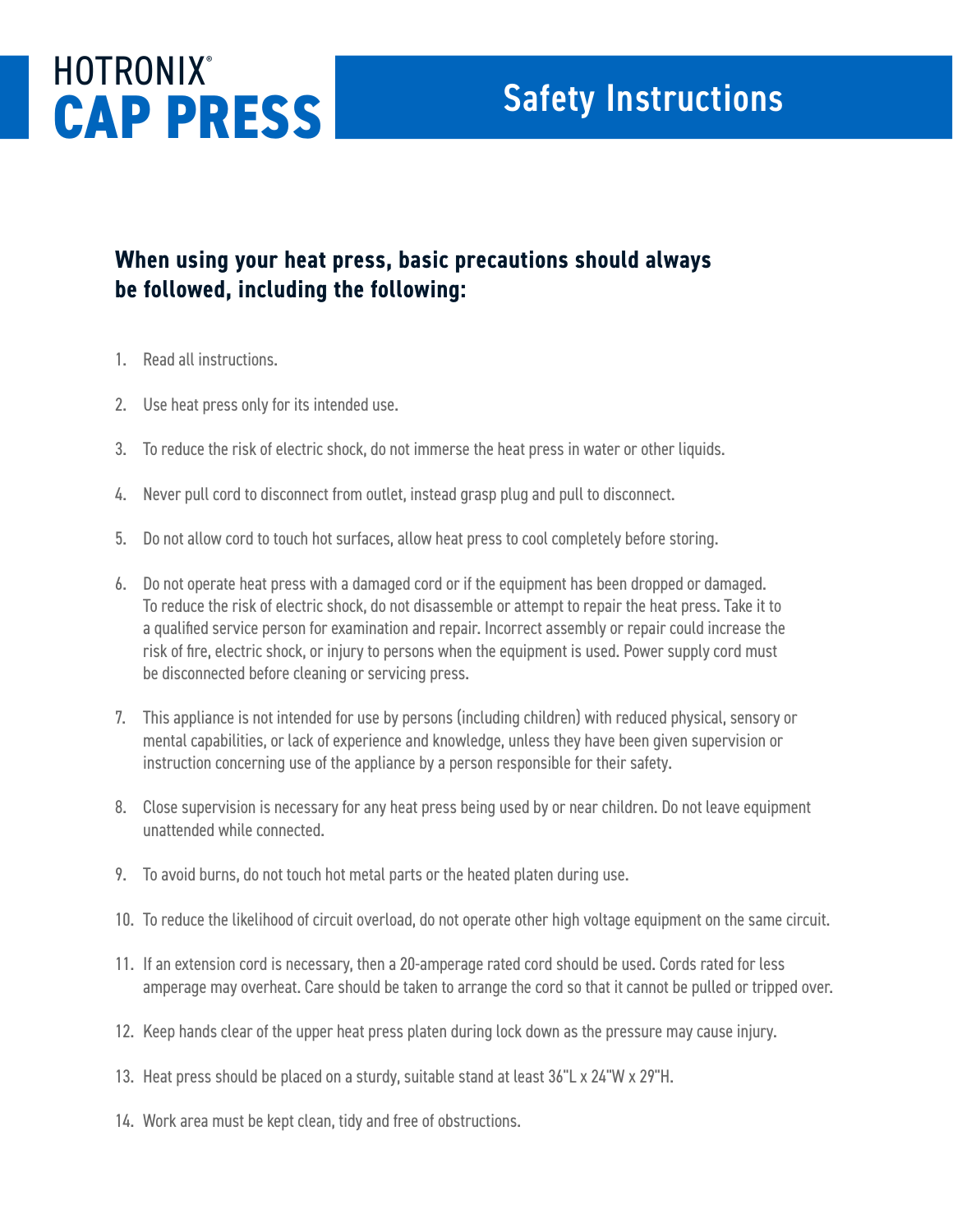## **Table Of Contents**



#### **Safety Instructions** 2

**Machine View** 4

#### **Operating Instructions** 5-8

- LED Display 5
- Connecting the System 6
	- Start Up/Shut Down 6
		- Adjusting Settings 7-8

### **Electrical Schematic** 9

### **Replacement Parts List** 10-11

**Contact** 12

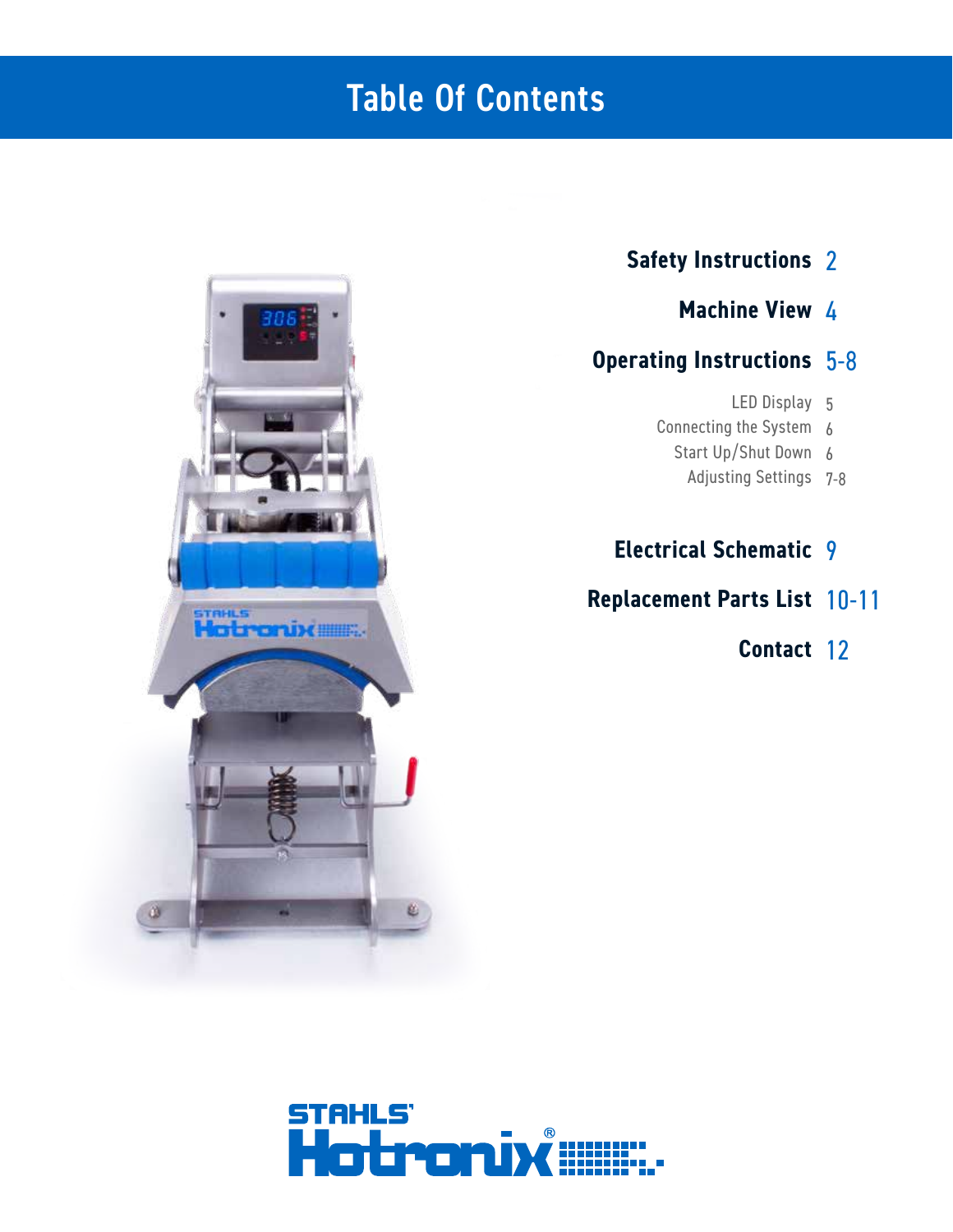## **HOTRONIX® CAP PRESS** Machine View

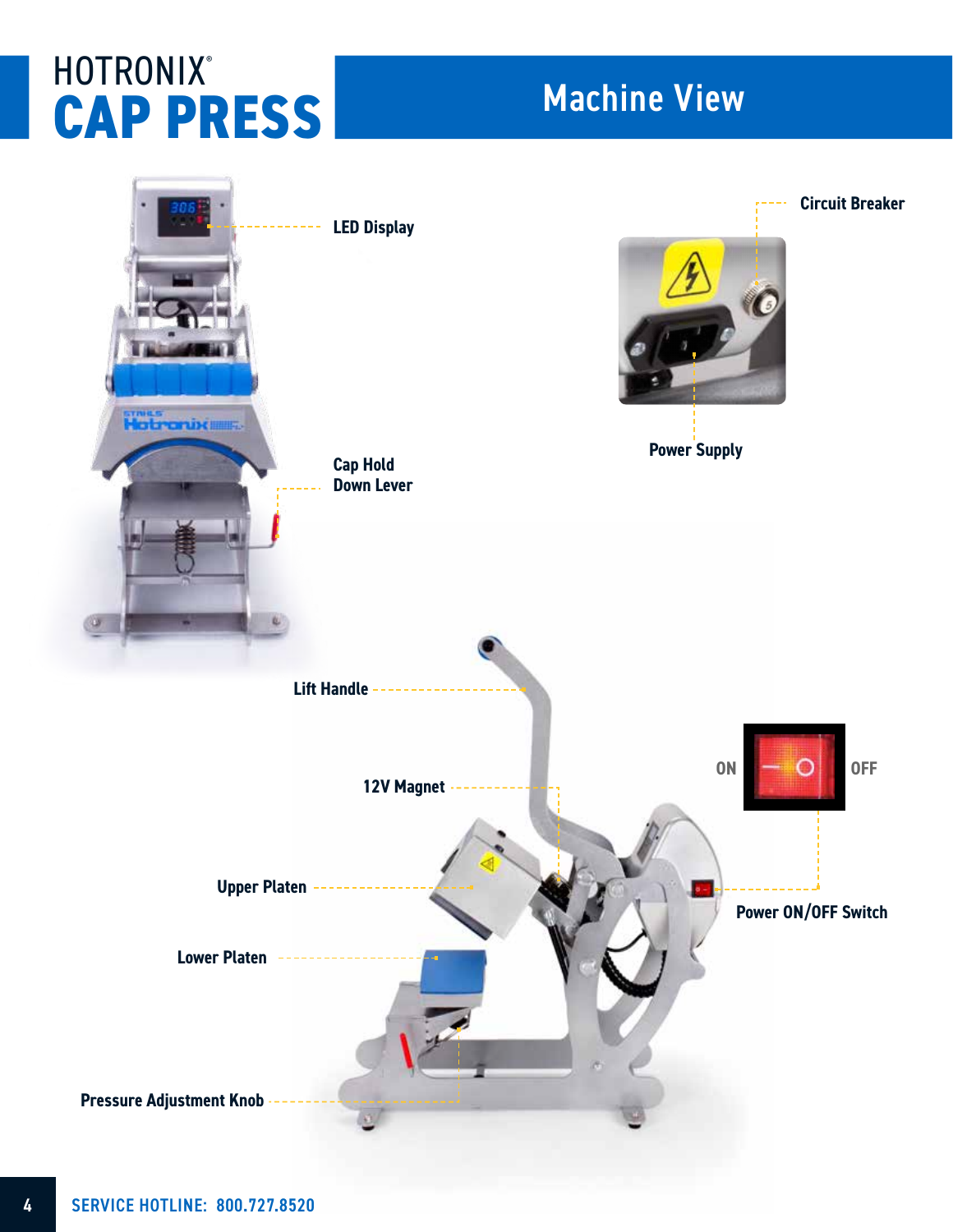## **Operating Instructions**

## **LED Display**

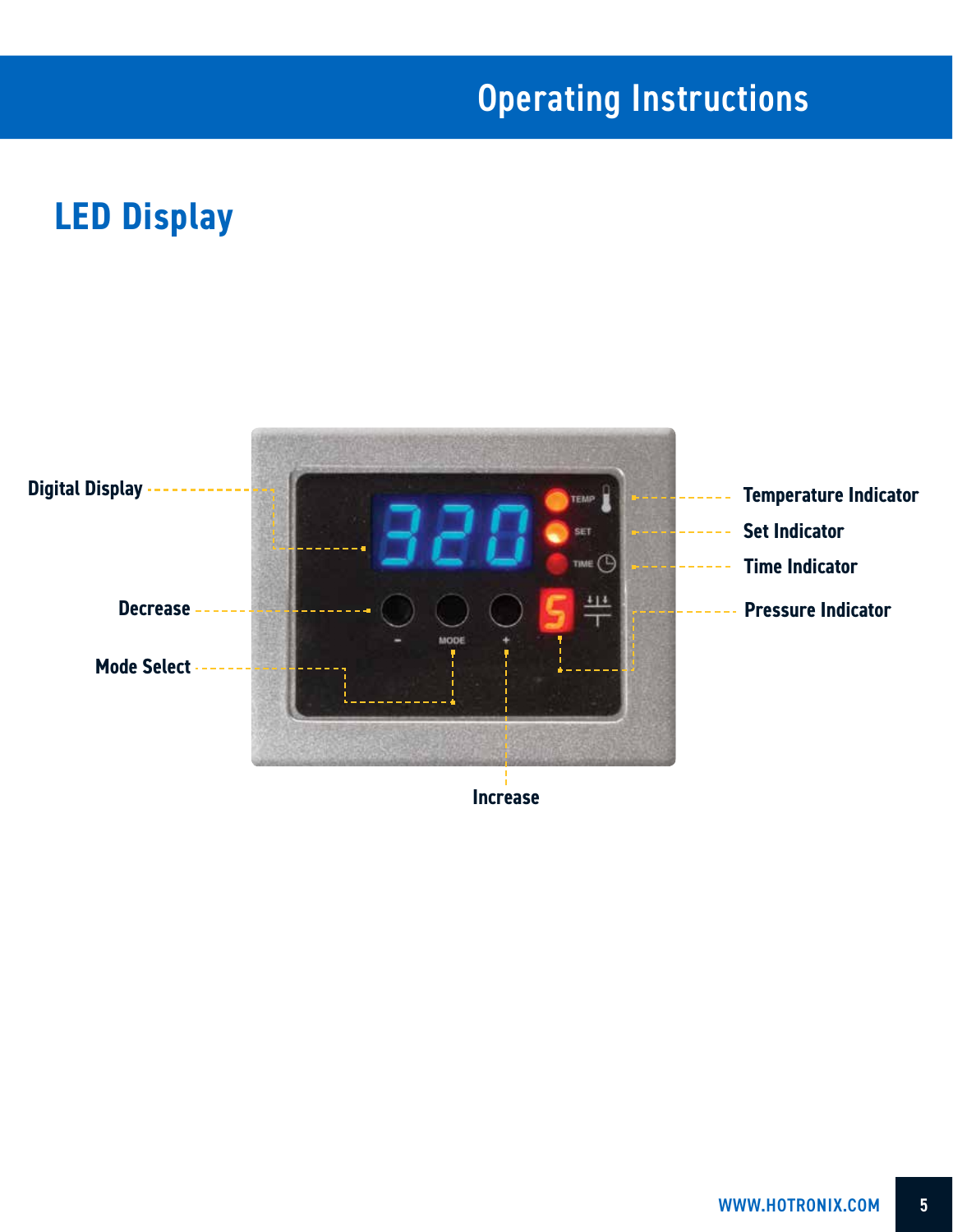## **HOTRONIX® CAP PRESS**

## **Connecting the System**

Connect the power cord into a properly grounded electrical outlet with a sufficient amperage rating (1.1).

#### **Voltage**

**120 volt** requires a full 10-amp grounded circuit.

**220 volt** requires a full 10-amp grounded circuit.

**Extension cords** should be as short as possible and not less than 12 gauge. Heavy duty cords are recommended.

**Circuits** with less than 10 amps or other high demand equipment or appliances (especially more than one heat press machine) plugged in, should not be used.

NOTE: If the supply cord is damaged, it must be replaced by the manufacturer, its service agent or a similarly qualified person in order to avoid hazard. Use SJT type, rated 300V for replacement.

#### **CAUTION Failure to follow these instructions will cause:**

- 1. Erratic controller functions.
- 2. Inaccurate displays and slow heat-up.
- 3. The circuit breaker to disengage.

## **Start Up/Shut Down**

Locate the packaging bolt on top of press and remove prior to turning on or operating (2.1).

Locate the Power ON/OFF Switch on the side of the press, then turn the Power Switch ON (2.2).

NOTE: The Auto Open Cap Press is equipped with an Auto Sleep Mode. When the machine is inactive for a period of two hours, it will enter an energy saving sleep mode. To restore to normal operating mode, press any button on the display panel and allow the heat press to return to the target temperature.



**1.1**







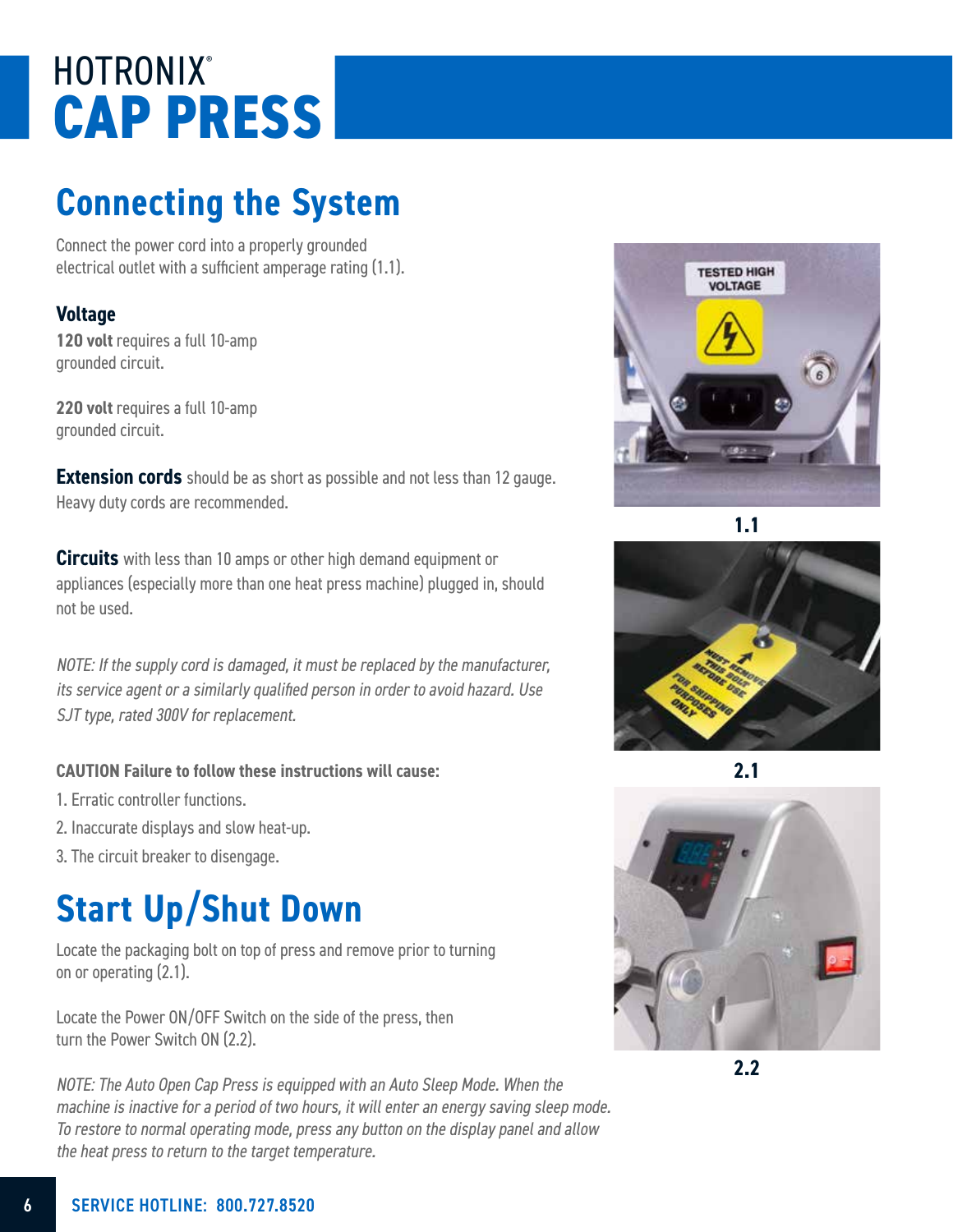## **Adjusting Settings**

#### **Adjust Temperature**

Press the Mode Select button in the center of the Control Panel. The (SET) and (TEMP) lights located next to the display will illuminate.

Press the (+) or (-) button to raise or lower the temperature setting. The temperature can be set from 176°F (79°C) to 430°F (220°C). The LED Display will show changes as you make them.

#### **Adjust Time**

Your heat press has two time settings that will allow you to set different times when a two-hit application is required. For single-hit applications, simply set both time settings the same.

Once the temperature is adjusted, press the Mode Select button again to advance to Time #1 Mode. The (SET) and (TIME) lights will illuminate, indicating you are in Time #1 Mode.

Once you have Time #1 set, push the Mode Select button again to advance to Time #2 Mode. All three red LED lights will illuminate indicating you are in Time #2 Mode. Select the desired time and push the Mode Select button again to exit time settings. All lights will be off and the press will return to PRINT mode.

#### NOTE:

- Press the Mode Select button ONCE to advance to Adjust Temperature Mode.
- Press the Mode Select button A SECOND TIME to advance to Time #1 Mode.
- Press the Mode Select button A THIRD TIME to advance to Time #2 Mode.
- Press the Mode Select button A FOURTH TIME to return to Heat Up/Operating Mode.

Turn knob clockwise to increase pressure and counterclockwise to decrease pressure.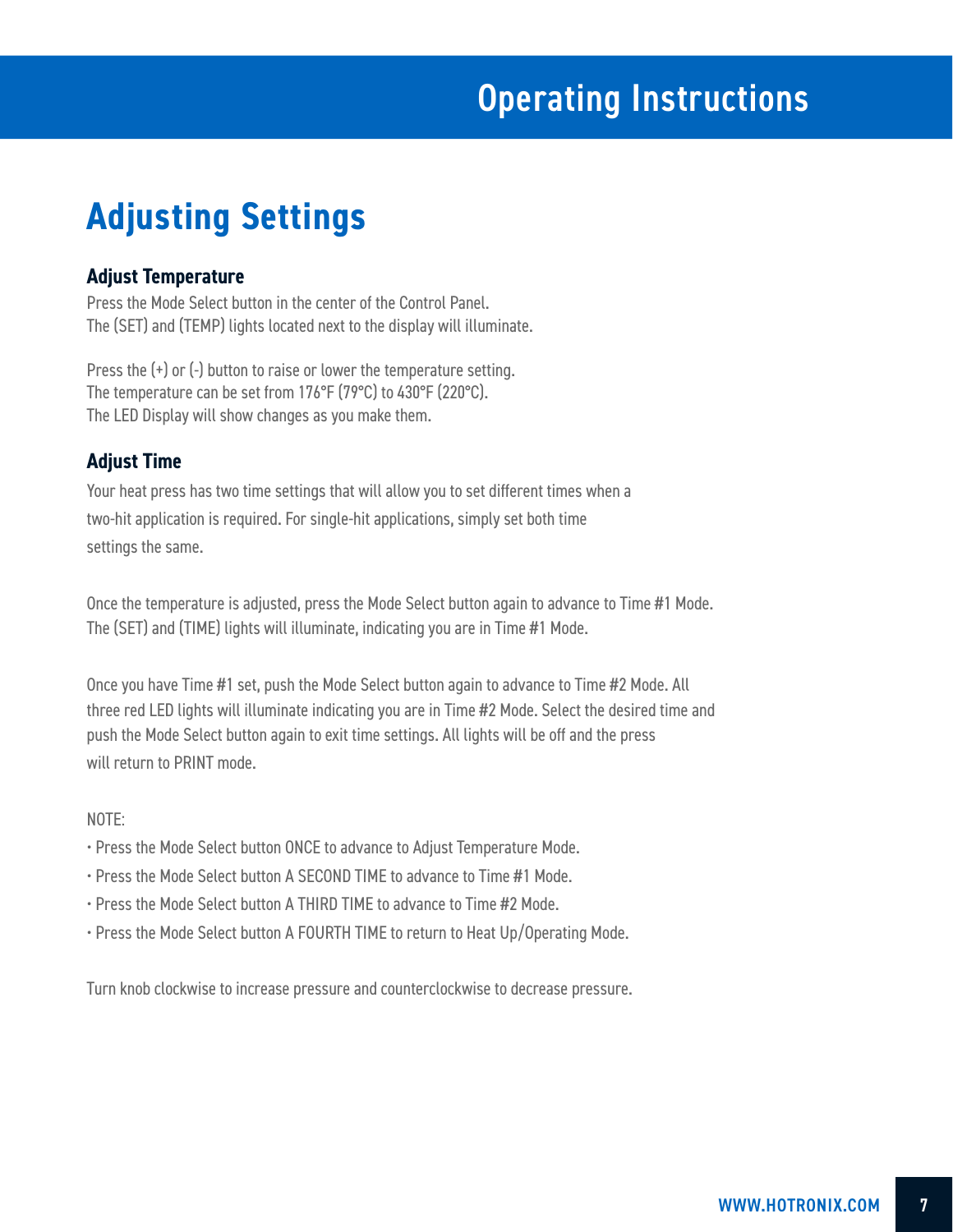## **HOTRONIX® CAP PRESS**

#### PRESSURE READOUT

A visual Pressure Readout is located on the lower right side of the LED Display. When the handle is locked into the PRINT position, a pressure number between 0-9 will be displayed. 0 indicates no pressure and 9 indicates very heavy pressure.

Remember to allow for the thickness of your cap when adjusting the pressure.

- 1 3 = Light Pressure
- 4 7 = Medium Pressure
- 8 9 = Heavy Pressure

WARNING: Structural damage caused by excessive pressure is not covered under the limited warranty!

#### **Pressing**

Once your equipment has reached the designated temperature:

- Position the cap and design
- Lower the cap hold down lever to lock into place
- Pull lift handle down and begin to heat apply
- The automatic timing process will begin

The timer will automatically count down and lift the heat platen into the UP position when the print cycle is complete.



Note: Please be aware after time is complete, gas shocks will automatically release the platen into the UP position.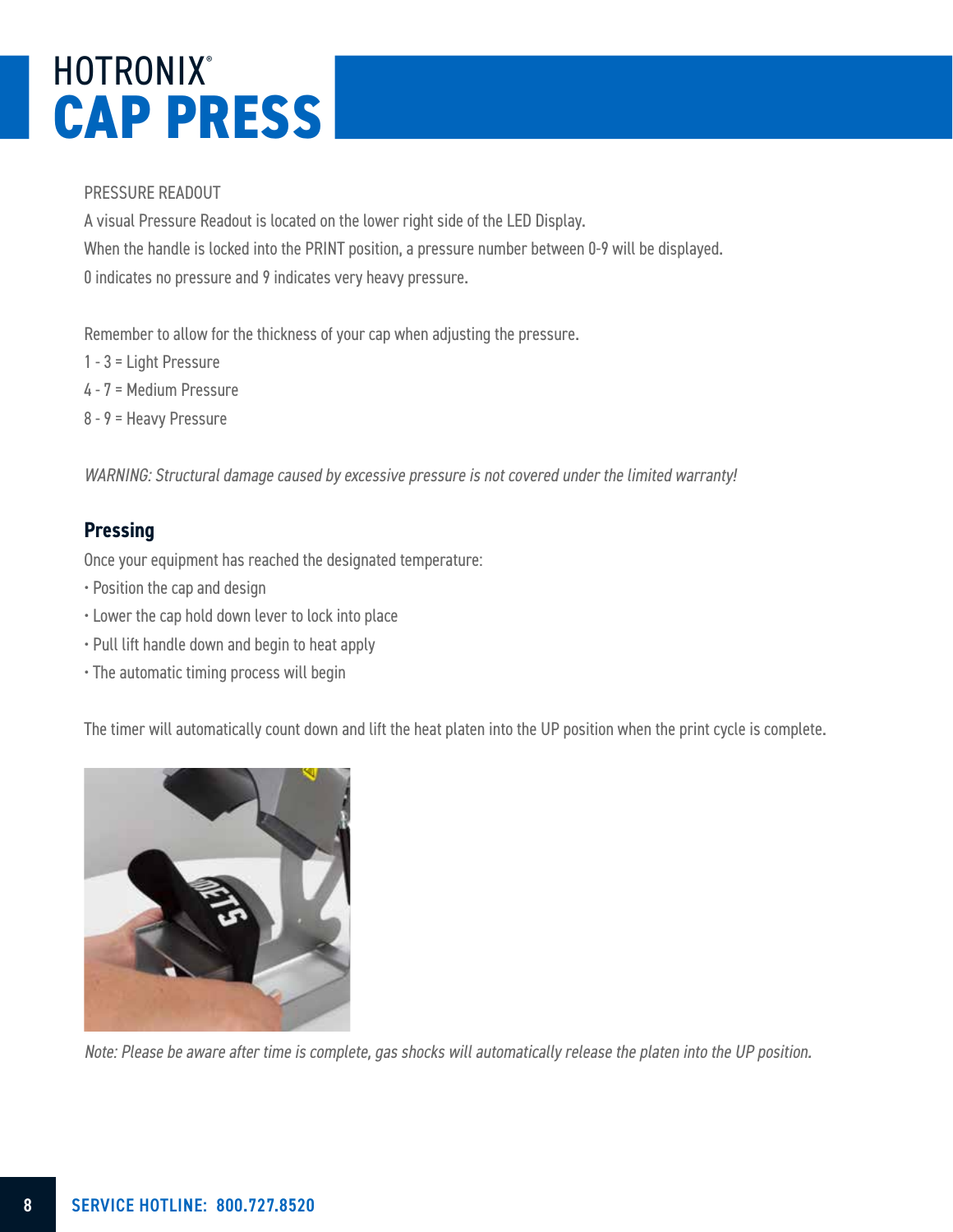## Electrical Schematic

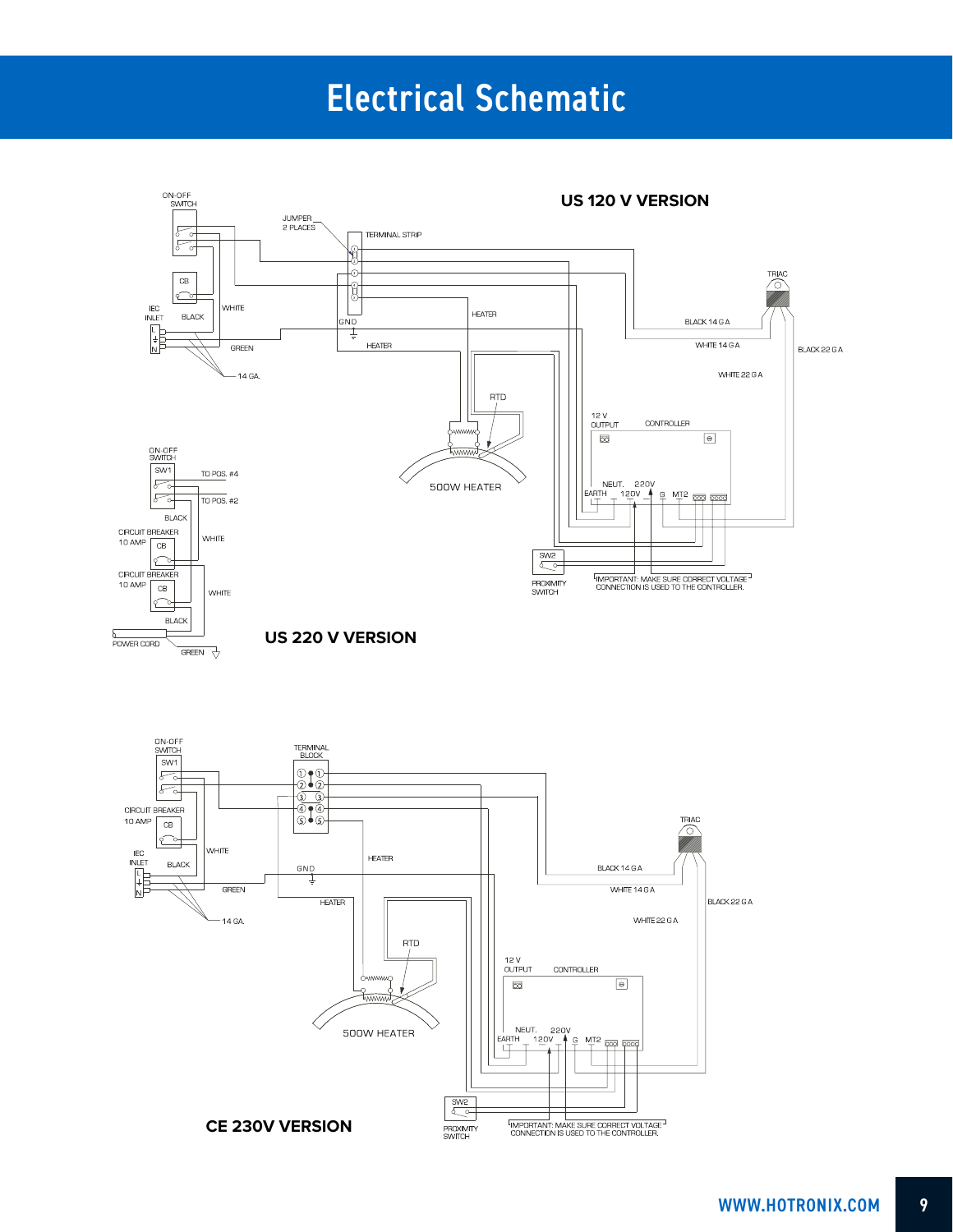## **HOTRONIX® CAP PRESS** Replacement Parts List

| <b>ITEM#</b> | <b>PART NAME</b>                              | PART#           | QTY            |
|--------------|-----------------------------------------------|-----------------|----------------|
| 1            | Control Housing, STX                          | 4-1172-S        | 1              |
| 3            | Controller Overlay, STX                       | $1 - 2018 - 1$  | 1              |
| 4            | Grommet, 9/32" ID 3/8" OD                     | $1 - 2105$      | 2              |
| 5            | Screw, Sheet Metal #6 x 1/2"                  | 3-1011-235      | 6              |
| 6            | Nut, #6-32 Hex with Lockwasher                | $2 - 1006 - 50$ | 9              |
| 7            | Screw, Pan Phillips #4-40 x 1"                | 3-1011-130      | $\overline{2}$ |
| 8            | Power Inlet                                   | $1 - 1759$      | 1              |
| 9            | Power Switch                                  | 1-2087          | $\mathbf{1}$   |
| 10           | Screw, Machine #6-32 $\times$ 1/2"            | $3 - 1011 - 19$ | 7              |
| 11           | Screw, Machine #6-32 x 1/4"                   | $3 - 1011 - 25$ | 5              |
| 12           | Conduit Fitting, 1/2" Topaz Straight Twist-On | $1 - 1353$      | 2              |
| 13           | Controller Kit, STX                           | Kit 3-6945      | 1              |
| 14           | Nut, #4-40 with Tooth Washer                  | 2-1006-51       | 8              |
| 15           | Controller Bracket, STX MAXX                  | 2-1661          | 1              |
| 16           | TRIAC                                         | $1 - 1059$      | 1              |
| 17           | Screw, Machine #4-40 x 3/8"                   | 3-1011-22       | 6              |
| 18           | Terminal Block, 5 Contact High Voltage        | $1 - 1290$      | 1              |
| 20           | <b>Proximity Switch</b>                       | $1 - 1211$      | 1              |
| 21           | Circuit Breaker 5A (CAP 6x6)                  | $1 - 2317$      | 1              |
| 24           | Handle Assembly, STX 6 & Cap                  | KIT 3-6910      | 1              |
| 26           | Magnet Bracket, STX6 & Cap                    | $1 - 2085 - 3$  | 1              |
| 27           | Magnet                                        | $1 - 1219$      | $\mathbf{1}$   |
| 28           | Steel Pin, 1/2" x 6.45"                       | 2-1055-26       | 2              |
| 29           | Washer, 1/2" Nylon                            | $1 - 1048 - 3$  | 4              |
| 30           | Hub Cap 1/2"                                  | $1 - 1107 - 1$  | 8              |
| 31           | Steel Pin, 1/2" x 5-7/8"                      | $2 - 1055 - 9$  | 1              |
| 32           | PVC Spacer, 1/2" x 3.30"                      | $1 - 1049 - 1$  | 2              |
| 33           | PVC Spacer, 1/2" x 0.70"                      | $1 - 1049 - 14$ | $\overline{2}$ |
| 34           | JCN - NUT                                     | $2 - 1006 - 2$  | 2              |
| 35           | <b>All Thread Pin</b>                         | $1 - 1042 - 1$  | 1              |
| 36           | PVC Spacer, 1/2" x 5"                         | 1-1049-11       | 1              |
| 37           | <b>Blue Foam Grip</b>                         | $1 - 2115$      | $\mathbf{1}$   |
| 38           | Shipping Bolt (Thumb Screw), 1/4"-20 x 1/2"   | 3-1011-232      | 1              |
| 39           | Lift Link, STX 6x6 & Cap                      | KIT 3-6909      | $\overline{2}$ |
| 40           | Adjustment Spindle, STX 6x6                   | $1 - 1023$      | 1              |
| 41           | Knob, Black Plastic 3/8"-16                   | $1 - 1095$      | 1              |
| 42           | <b>Bronze Washer</b>                          | $1 - 1051$      | 1              |
| 44           | Cap Platen, Standard 3.5" x 6"                | $2 - 1050 - C$  | 1              |
| 45           | Silicone Pad, Cap 3.5" x 6" Blue              | 1-2137          | 1              |
| 46           | Cap Hold Down                                 | 2-1042          | 1              |
| 47           | Cap Hold Down Vinyl Cover                     | $1 - 1089$      | 1              |
| 48           | Spring                                        | $1 - 1073$      | 1              |
| 51           | Gas Spring 11x15 & 6x6 & Cap                  | 1-2246          | 1              |
| 52           | Base, STX 6x6 & Cap                           | KIT 3-6907      | 1              |
| 59           | Screw, Pan Phillips #6-32 x 3/4"              | 3-1011-252      | 1              |
| 60           | Ball Stud 10mm                                | $1 - 1939$      | $\overline{2}$ |
| 61           | Nut, Hex Nylok 5/16"-18                       | 2-1006-20       | 2              |
| 62           | Acorn Nut 10-32                               | 3-1011-182      | 5              |
| 63           | Rubber Foot                                   | $1 - 1256$      | 5              |
| 64           | Screw, Button Socket Head #10-32 x 1/2"       | 3-1011-164      | 5              |
| 65           | Eyebolt                                       | $1 - 1085$      | 1              |

| <b>ITEM#</b> | <b>PART NAME</b>                               | PART#           | <b>QTY</b>     |
|--------------|------------------------------------------------|-----------------|----------------|
| 66           | Nut, Nylok #8-32                               | 2-1006-56       | 1              |
| 67           | Heater Arm Assembly, STX Cap                   | KIT 3-6908      | $\mathbf{1}$   |
| 70           | PVC Spacer, 1/2" x 3.80"                       | $1 - 1049 - 5$  | 1              |
| 71           | Steel Pin, 1/2" x 4.69"                        | $2 - 1055 - 29$ | $\mathbf{1}$   |
| 72           | PVC Spacer, 1/2" x 5/8"                        | $1 - 1049 - 3$  | $\overline{2}$ |
| 73           | Electromagnet                                  | $1 - 1945 - 1$  | $\mathbf{1}$   |
| 74           | Silicone Pad, 5/16" ID x 1-3/4" OD x 1/4" T    | $1 - 2104$      | 1              |
| 75           | Washer, 5/16" SS                               | $2 - 1006 - 46$ | 1              |
| 76           | Screw, Shoulder 5/16" x 1/2" w/ 1/4"-20 Thread | 3-1011-233      | 1              |
| 77           | Heat Platen, Cap 120V/220V                     | $1 - 2253$      | $\mathbf{1}$   |
| 79           | Pin. Clevis $3/8$ " x 1-5/8"                   | $1 - 1017 - 2$  | $\overline{2}$ |
| 80           | Retaining Clip, Rue Ring                       | $1 - 1043 - 2$  | $\overline{2}$ |
| 82           | Screw, SS Phillips #8-32 X 1/4"                | $3 - 1011 - 87$ | 1              |
| 83           | <b>Temperature Probe</b>                       | $1 - 1272 - 1$  | 1              |
| 84           | Thermostat Disc                                | $1 - 2076$      | 1              |
| 85           | Screw, SS Sheet Metal #4 X 1/4"                | $3 - 1011 - 98$ | $\overline{2}$ |
| 86           | Heat Platen Cover, Cap                         | $2 - 1663$      | 1              |
| 87           | Conduit, STX MAXX Cap, 13"                     | $1 - 1048 - 2$  | $\mathbf{1}$   |
| 88           | Washer, Plastic Finishing                      | $1 - 1063$      | $\overline{2}$ |
| 89           | Screw, Flat Head Phillips #10-24 x 7/16"       | 3-1011-217      | $\overline{2}$ |
| 200          | 120V Locking Power Cord                        | $2 - 1671$      | 1              |
| 201          | 220V Power Cord                                | $1 - 2186$      | $\mathbf{1}$   |
| 202          | 230V European Locking Power Cord               | 2-1672          | 1              |
| 203          | Lower Platen Spacer                            | $1 - 1279$      | 1              |
| 204          | Platen Lift Kit                                | KIT 3-6924      | 1              |
| 205          | Quick Change Keyway (Old Style)                | $1 - 2367$      | $\mathbf{1}$   |
| 206          | Screw, Machine #8-32 x 3/8" Black Oxide        | 3-1011-127      | $\overline{2}$ |
| 207          | Heater Wire (Not Shown)                        | $1 - 1068$      | 1              |
|              |                                                |                 |                |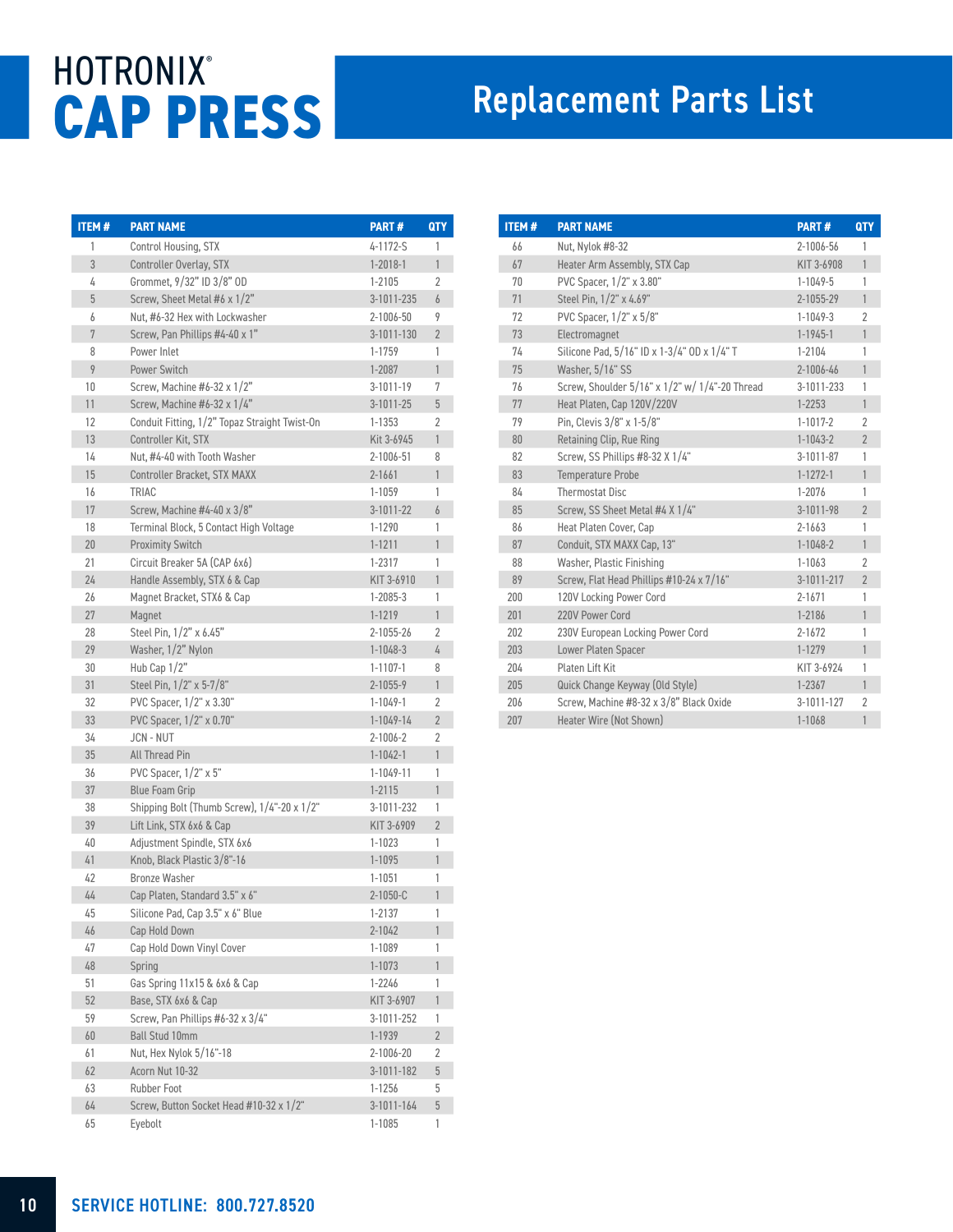## Parts Location Guide